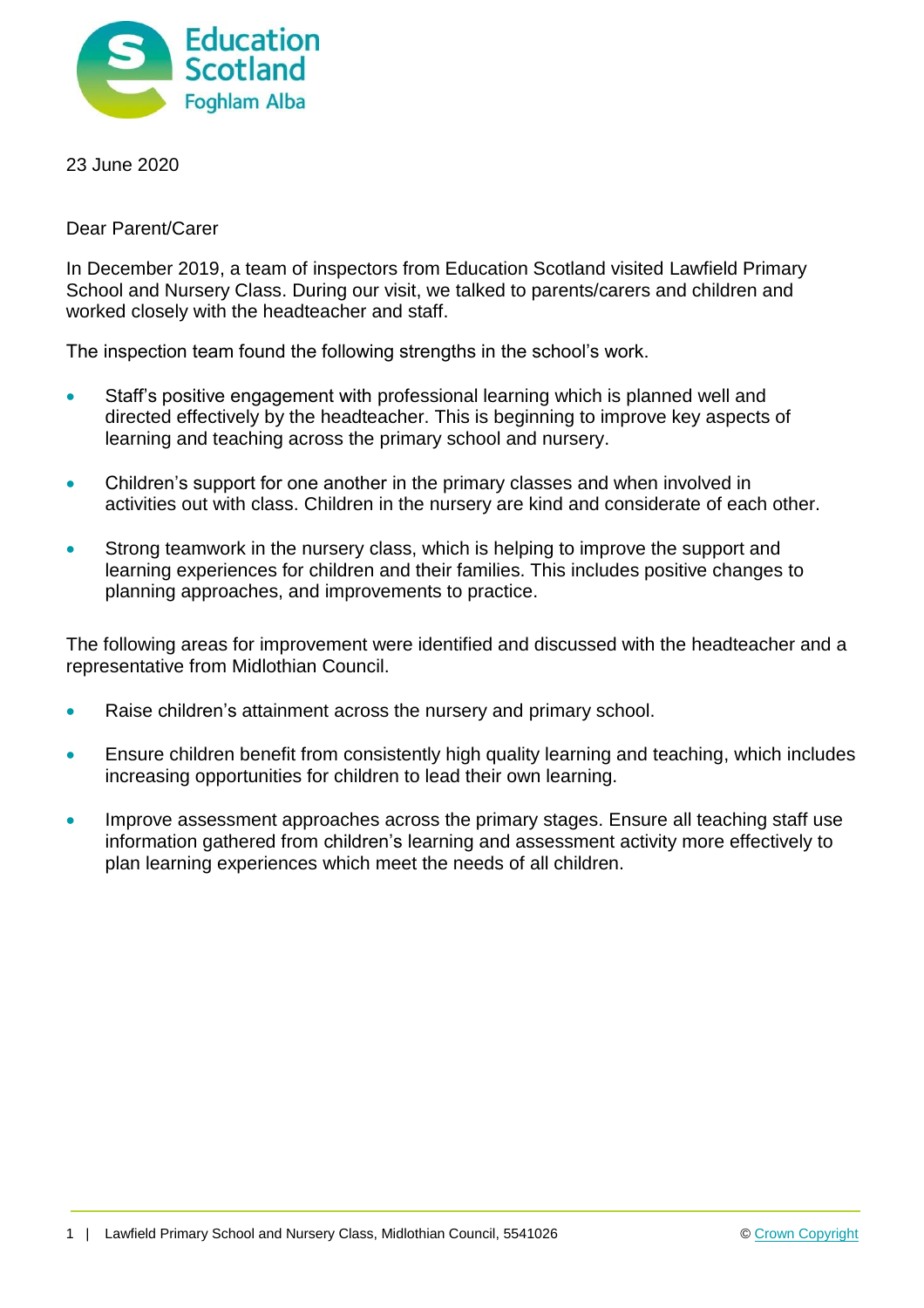

We gathered evidence to enable us to evaluate the school's work using quality indicators from [How good is our school? \(4](https://education.gov.scot/improvement/Documents/Frameworks_SelfEvaluation/FRWK2_NIHeditHGIOS/FRWK2_HGIOS4.pdf)<sup>th</sup> edition) and [How good is our early learning and childcare?.](https://education.gov.scot/improvement/Documents/Frameworks_SelfEvaluation/FRWK1_NIHeditSelf-evaluationHGIELC/HGIOELC020316Revised.pdf) Quality indicators help schools, local authorities and inspectors to judge what is working well and what needs to be improved. Following the inspection of each school, the Scottish Government gathers details of our evaluations to keep track of how well Scottish schools are doing.

## Here are Education Scotland's evaluations for Lawfield Primary School and Nursery Class

| Quality indicators for the primary school                                                                                                 | <b>Evaluation</b> |
|-------------------------------------------------------------------------------------------------------------------------------------------|-------------------|
| Learning, teaching and assessment                                                                                                         | satisfactory      |
| <b>Raising attainment and achievement</b>                                                                                                 | weak              |
| Descriptions of the evaluations are available from:<br>How good is our school? (4 <sup>th</sup> edition), Appendix 3: The six-point scale |                   |

| Quality indicators for the nursery class                                                                                             | <b>Evaluation</b> |
|--------------------------------------------------------------------------------------------------------------------------------------|-------------------|
| Learning, teaching and assessment                                                                                                    | satisfactory      |
| Securing children's progress                                                                                                         | satisfactory      |
| Descriptions of the evaluations are available from:<br>How good is our early learning and childcare? Appendix 1: The six-point scale |                   |

A more detailed document called Summarised Inspection Findings (SIF) will be available on the Education Scotland website at:

<https://education.gov.scot/education-scotland/inspection-reports/reports-page/?id=3376>